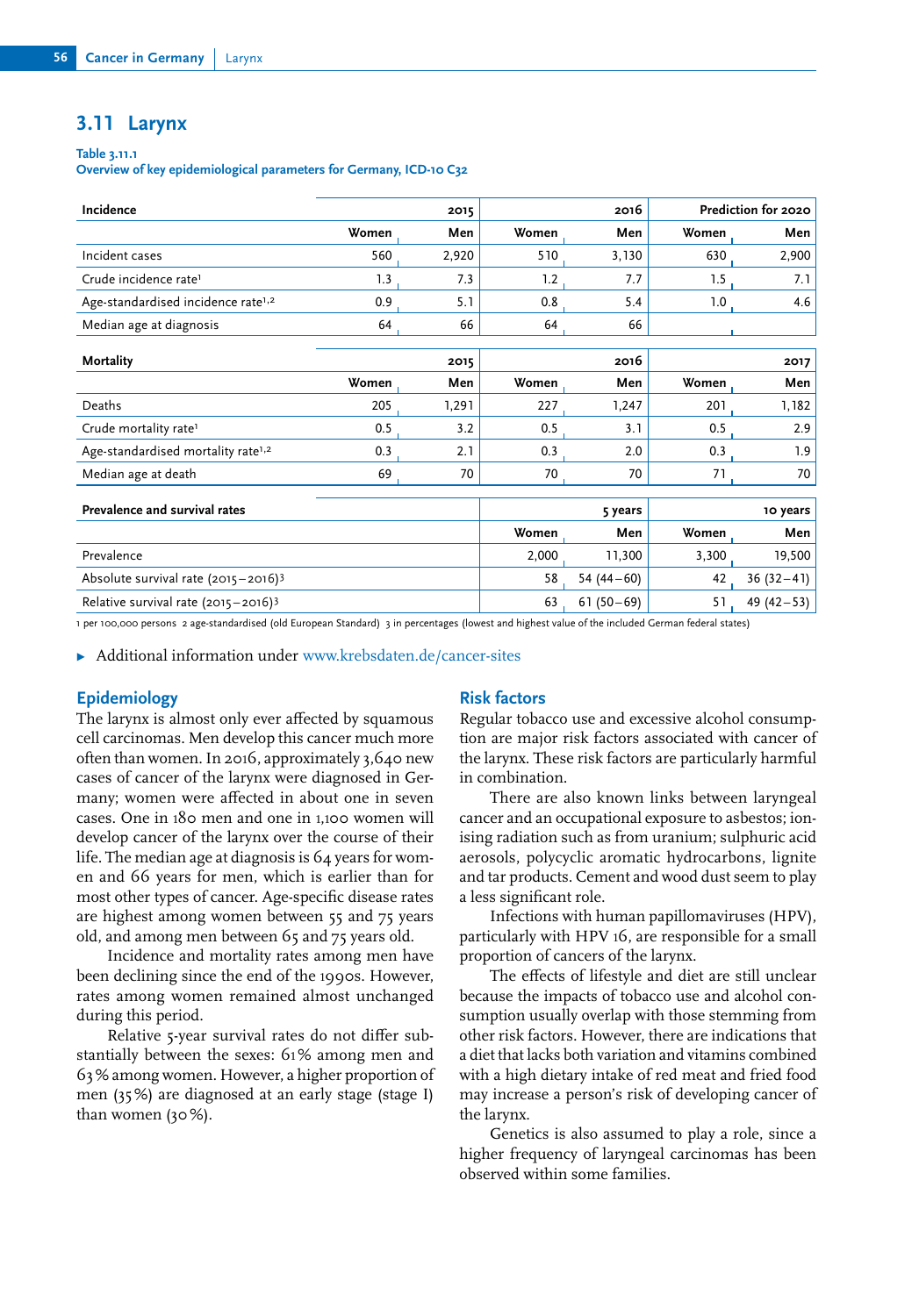

**Figure 3.11.1b**

**Absolute numbers of incident cases and deaths by sex, ICD-10 C32, Germany 1999 – 2016/17, projection (incidence) through 2020**



#### **Figure 3.11.2**



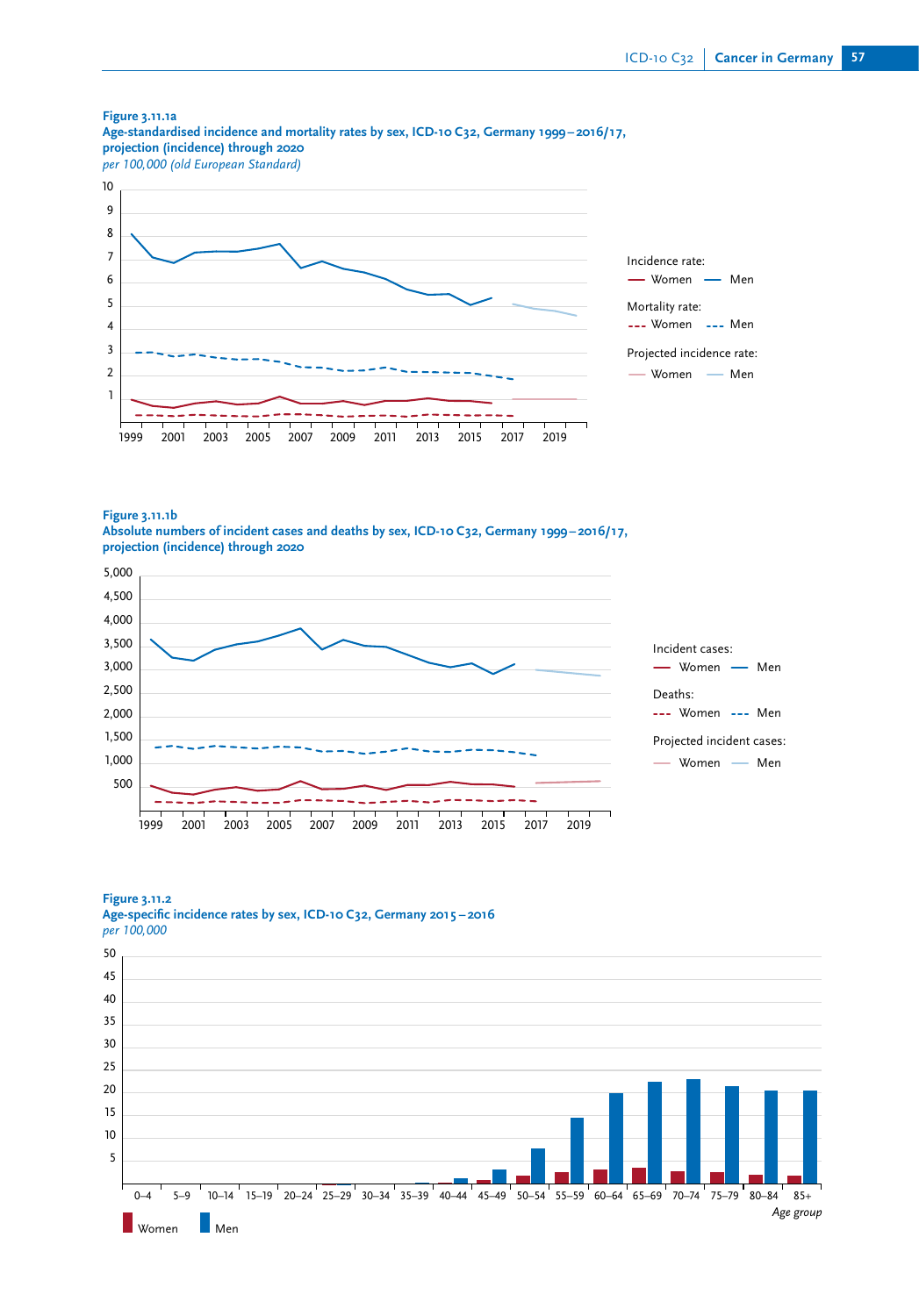|               | Risk of developing cancer |                |        |               | Mortality risk        |                       |         |               |
|---------------|---------------------------|----------------|--------|---------------|-----------------------|-----------------------|---------|---------------|
| Women aged    | in the next ten years     |                |        | ever          |                       | in the next ten years |         | ever          |
| 35 years      | < 0.1%                    | (1 in 36,000)  | 0.1%   | (1 in 1, 100) | < 0.1%                | (1 in 363,000)        | < 0.1%  | (1 in 2,300)  |
| 45 years      | < 0.1%                    | (1 in 7,500)   | 0.1%   | (1 in 1, 100) | < 0.1%                | (1 in 30, 100)        | < 0.1%  | (1 in 2,300)  |
| 55 years      | < 0.1%                    | (1 in 3,700)   | 0.1%   | (1 in 1, 300) | < 0.1%                | (1 in 10, 500)        | < 0.1%  | (1 in 2,400)  |
| 65 years      | < 0.1%                    | (1 in 3,600)   | 0.1%   | (1 in 1,900)  | < 0.1%                | (1 in 7,400)          | $0.1\%$ | (1 in 3,000)  |
| 75 years      | < 0.1%                    | (1 in 5, 100)  | < 0.1% | (1 in 3,500)  | < 0.1%                | (1 in 8,000)          | < 0.1%  | (1 in 4, 500) |
| Lifetime risk |                           |                | 0.1%   | (1 in 1, 100) |                       |                       | < 0.1%  | (1 in 2,300)  |
| Men aged      | in the next ten years     |                |        | ever          | in the next ten years |                       |         | ever          |
| 35 years      | < 0.1%                    | (1 in 10, 500) | 0.6%   | (1 in 180)    | < 0.1%                | (1 in 68,600)         | 0.2%    | (1 in 400)    |
| 45 years      | 0.1%                      | (1 in 1,600)   | 0.6%   | (1 in 180)    | < 0.1%                | (1 in 6,800)          | 0.3%    | (1 in 400)    |
| 55 years      | 0.2%                      | (1 in 600)     | 0.5%   | (1 in 190)    | 0.1%                  | (1 in 1,800)          | 0.2%    | (1 in 410)    |
| 65 years      | 0.2%                      | (1 in 480)     | 0.4%   | (1 in 260)    | 0.1%                  | (1 in 1, 200)         | 0.2%    | (1 in 480)    |
| 75 years      | 0.2%                      | (1 in 590)     | 0.2%   | (1 in 440)    | 0.1%                  | (1 in 970)            | 0.2%    | (1 in 650)    |
| Lifetime risk |                           |                | 0.5%   | (1 in 180)    |                       |                       | 0.2%    | (1 in 410)    |

## **Table 3.11.2 Cancer incidence and mortality risks in Germany by age and sex, ICD-10 C32, database 2016**

## **Figure 3.11.3**

Distribution of UICC-stages at first diagnosis by sex, ICD-10 C32, Germany 2015-2016 *(top: all cases; bottom: only valid reports)*



## **Figure 3.11.4**

**Absolute and relative survival rates up to 10 years**  after first diagnosis, by sex, ICD-10 C32, **Germany 2015 – 2016**



# **Figure 3.11.5**

**Relative 5-year survival by UICC-stage and sex, ICD-10 C32, Germany 2015 – 2016**